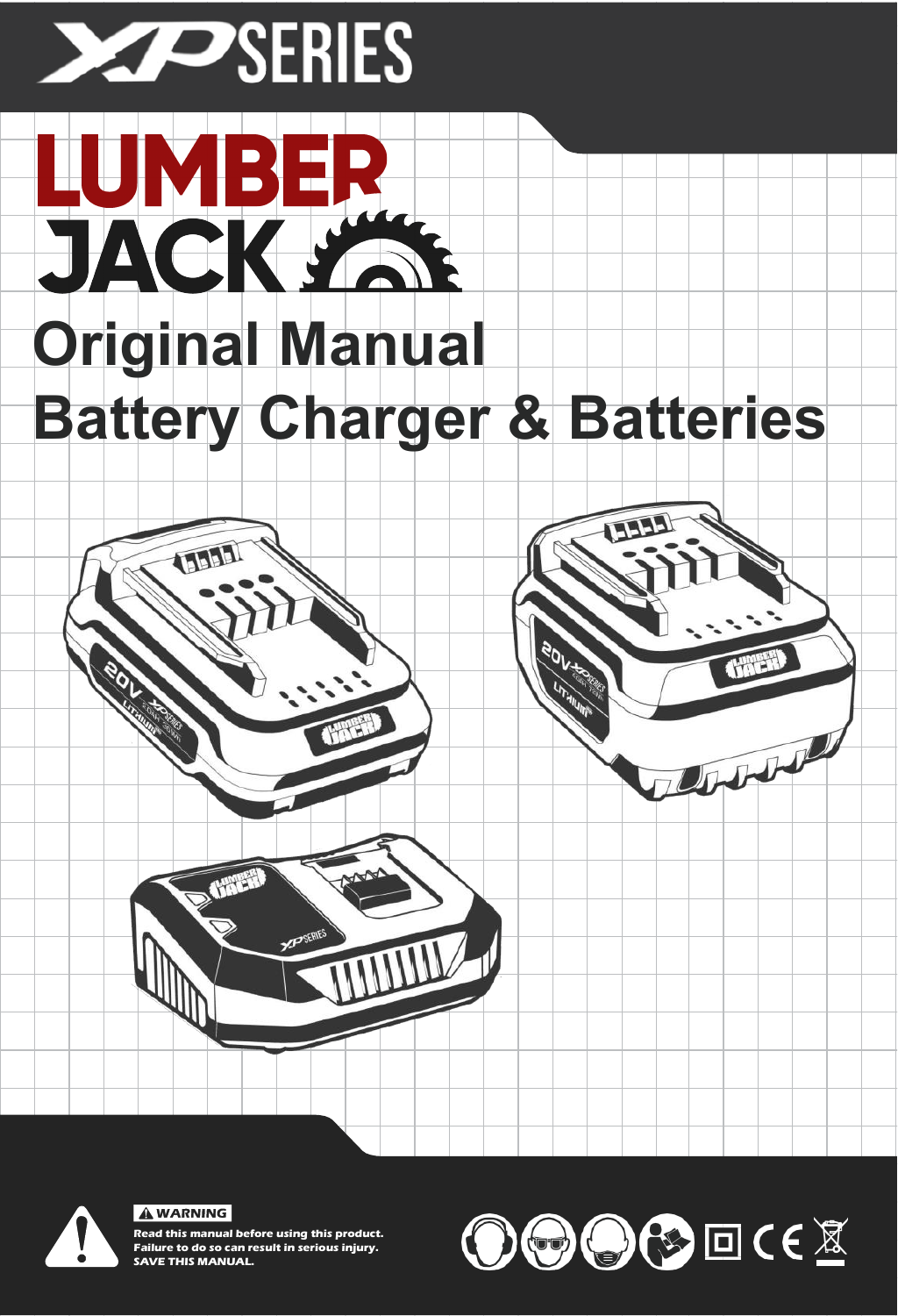# **LUMBER<br>JACK**

### *Professional Battery Charger &Battery* **Owner's Manual & Safety Instructions**



## **Index**

| Charging Time for Battery Capacity, APPROX. <b>Charging Time for Battery Capacity</b> , APPROX. |  |
|-------------------------------------------------------------------------------------------------|--|
|                                                                                                 |  |
|                                                                                                 |  |
|                                                                                                 |  |
|                                                                                                 |  |
|                                                                                                 |  |
|                                                                                                 |  |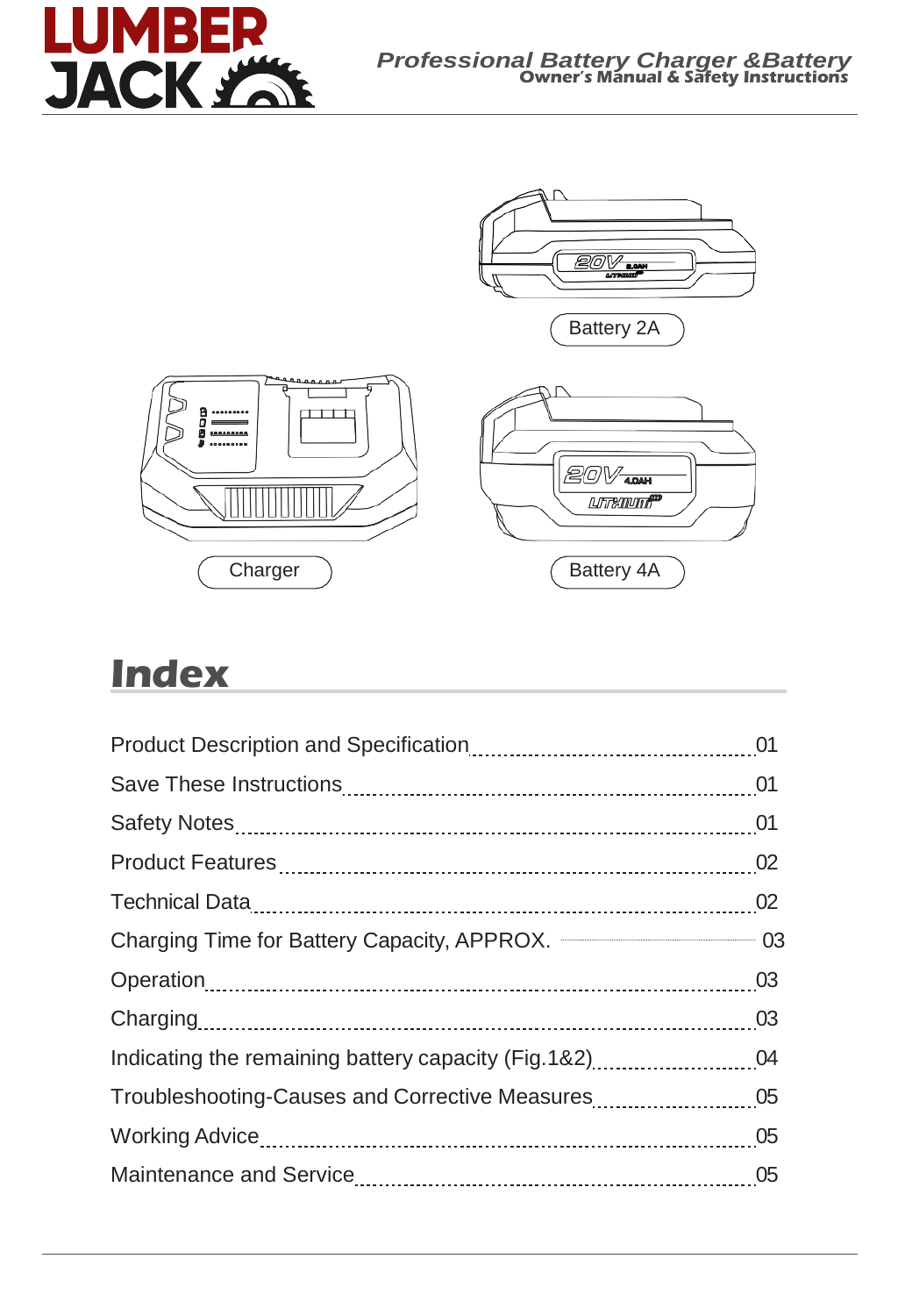

#### **Product Description and Specification**

**A WARNING**: Read all safety warnings and all instructions. Failure to follow the warnings and instructions may result in electric shock, fire and/or seri- ous injury.

#### **Save These Instructions**

Use the battery charger only when you fully understand and can perform all functions without limitation, or have received appropriate instructions.

#### **Safety Notes**

**a. Keep the battery charger away from rain or moisture.** Penetration of watering the battery charger increases the risk of an electric shock.

**b. Only charge Lumberjack batteries installed in Lumberjack products. The battery voltage must match the battery charging voltage of the charger.** Otherwise there is danger of fire and explosion.

**c. Keep the battery charger clean.** Contamination can lead to danger of an electric shock.

**d. Before each use, check the battery charger, cable and plug. If damage is detected, do not use the battery charger. Never open the battery charger yourself. Have repairs preformed only by a qualified technician and only using original spare parts.** Damaged battery chargers, cables and plugs increase the risk of an electric shock.

**e. Do not operate the battery charger on easily inflammable surfaces (e.g., paper, textiles, etc.) surroundings.** The heating of the battery charger during the charging process can pose a fire hazard.

**f. In case of damage and improper use of the battery, vapors may be emitted. Ventilate the area and seek the medical help in case of complaints.** The vapors can irritate the respiratory system.

**g. Supervise children.** This will ensure that children do not play with the charger. **h. This battery charger can be used by children aged from 8 years and above and persons with reduced physical, sensory or mental capabilities or lack of experience and knowledge if they have been given supervision or instruction concerning use of the battery charger in a safe way and understand the hazards involved.**

**i. Cleaning and use maintenance of the battery charger shall not be made**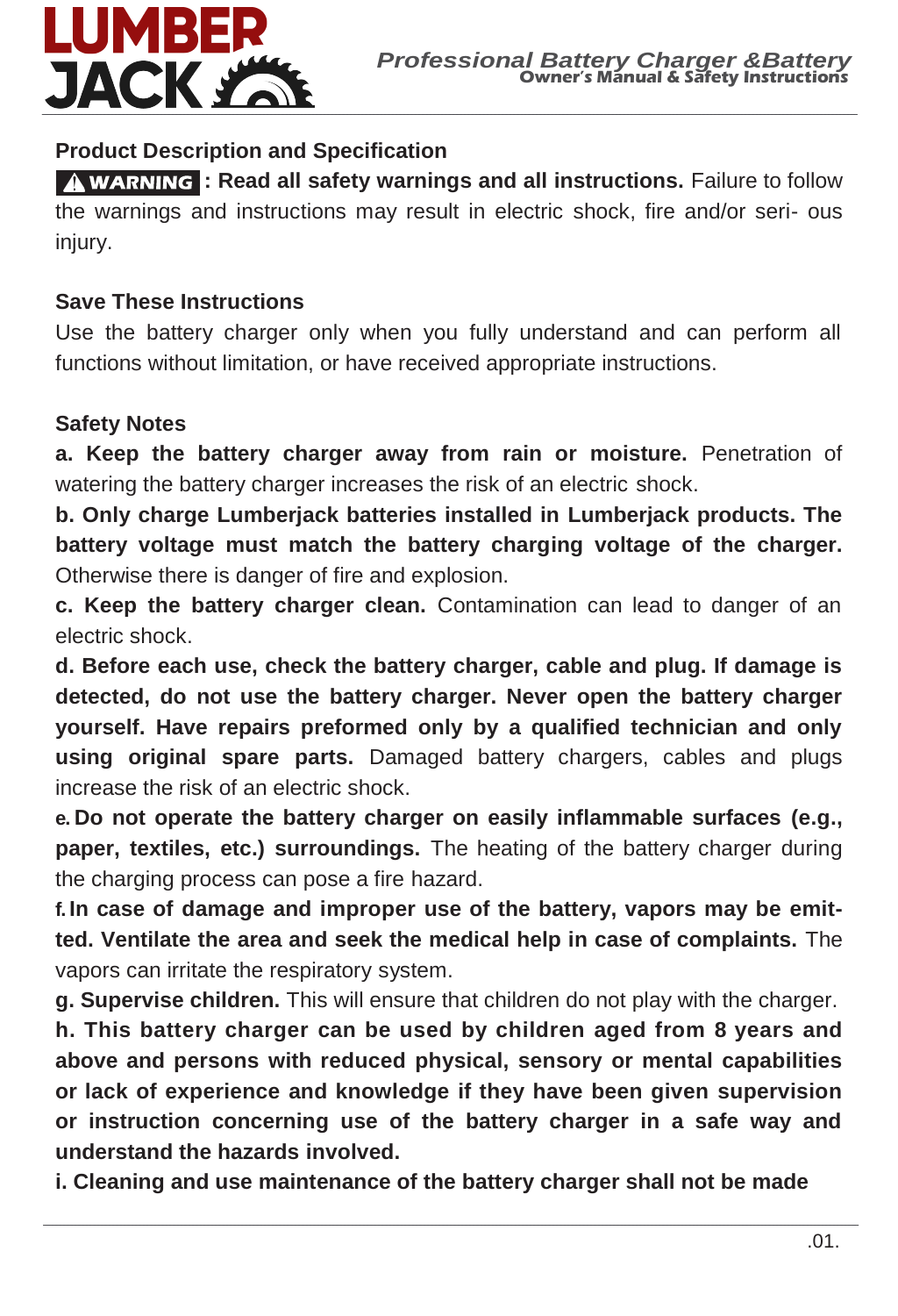

**by children without supervision.**

**j. Do not cover off the ventilation slots of the battery charger.** Otherwise, the battery charger can overheat and no longer operate properly.

**IN NOTE:** If the plug is not suitable for your socket outlets, it should be **cut off and an appropriate plug fitted in its place by an authorized customer service agent. The replacement plug should have the same fuse rating as the original plug.**

#### **Product Features**

The numbering of the product features refers to the illustration of the battery charger on the graphics pages.



1.Battery pack

2.Battery charge indicator

3.Charging compartment

#### **Technical Data**

| Charger                                                                                                                                  |                  |  |
|------------------------------------------------------------------------------------------------------------------------------------------|------------------|--|
| <b>Output Voltage&amp; Frequency</b>                                                                                                     | 100-240V/50-60HZ |  |
| <b>Charger Current</b>                                                                                                                   | 4A               |  |
| Allowable Charging Temperature Range                                                                                                     | $0-40^\circ$     |  |
| Weight                                                                                                                                   | 0.525KG          |  |
| <b>Protection Class</b>                                                                                                                  | 0 / II           |  |
| Please observe the article number on the type plate of your battery<br>charger. The trade names of individual battery chargers may vary. |                  |  |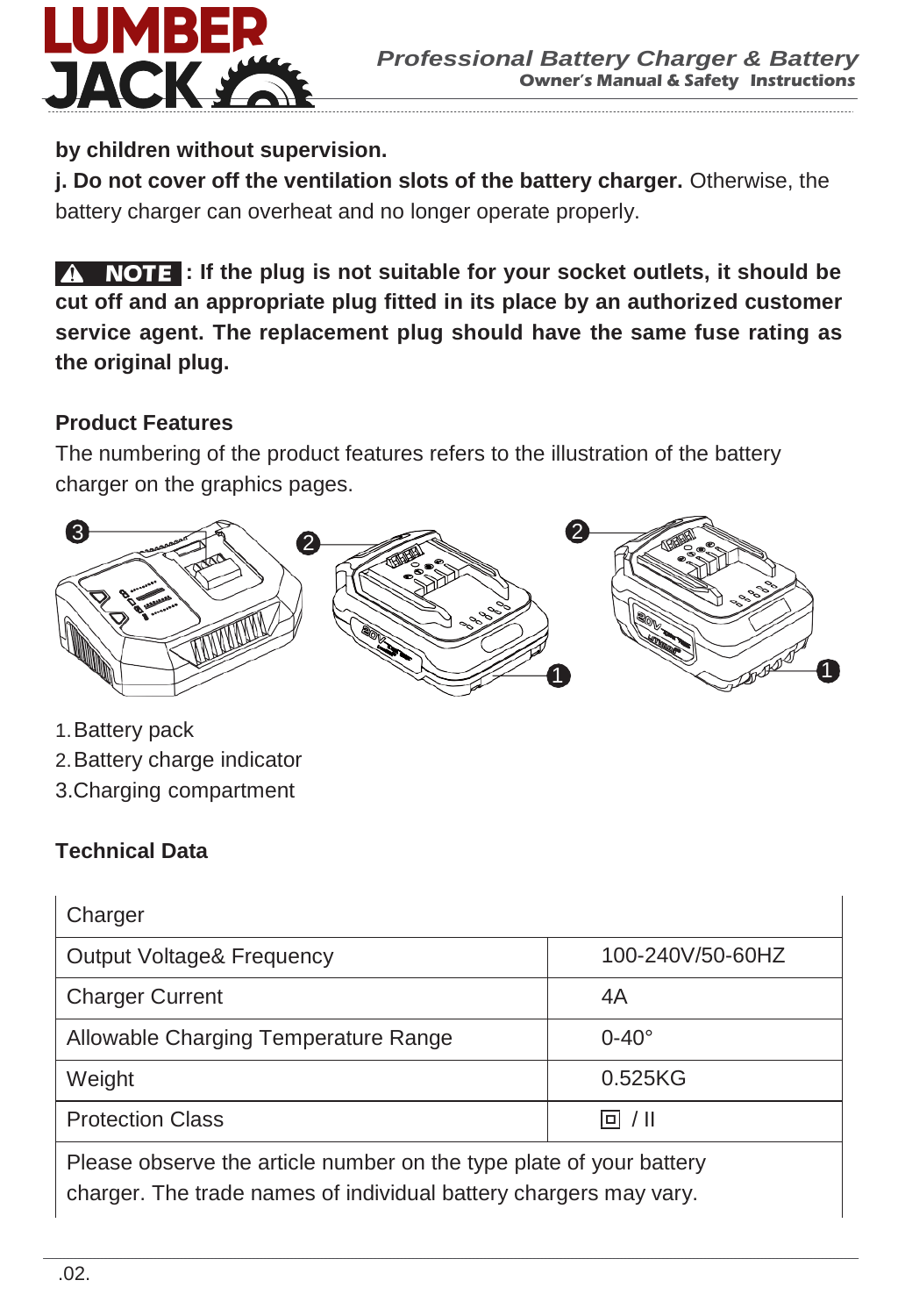

#### **Charging Time for Battery Capacity, APPROX.**

| Type of Battery         | 2A Battery   | 4A Battery   |
|-------------------------|--------------|--------------|
| Number of battery cells |              | 10           |
| Charging time           | About 40 min | About 60 min |

#### **Operation**

**A WARNING**: Observe the main voltage ! The voltage of the power supply must correspond with the data given on the nameplate of the battery charger.

#### **Charging**

**a.** he charging procedure starts as soon as the mains plug of the battery charger is plugged into the socket outlet and the battery is inserted into the charging compartment.

**b.** Due to the intelligent charging method, the charging condition of the battery is automatically detected and the battery is charged with the optimum charging current, depending on battery temperature and voltage.

**c.** This gives longer life to the battery and always leaves it fully charged when kept in the charger for storage.

**A NOTE**: The rapid-charging procedure is only possible when the battery temperature is within the allowable charging temperature range.

| <b>Status</b>                                                             | LED(Red)                                     | LED(Green) |  |
|---------------------------------------------------------------------------|----------------------------------------------|------------|--|
| Plug power supply.<br>(Without battery)                                   | ON                                           | OFF        |  |
| Insert battery                                                            | ON                                           | Flash      |  |
| Insert battery (Full battery)                                             | ON                                           | ON         |  |
| Insert battery (After run out,<br>the battery has a high<br>temperature.) | Flash                                        | OFF        |  |
| Insert battery (Damaged battery)                                          | Red light and green light flash alternately. |            |  |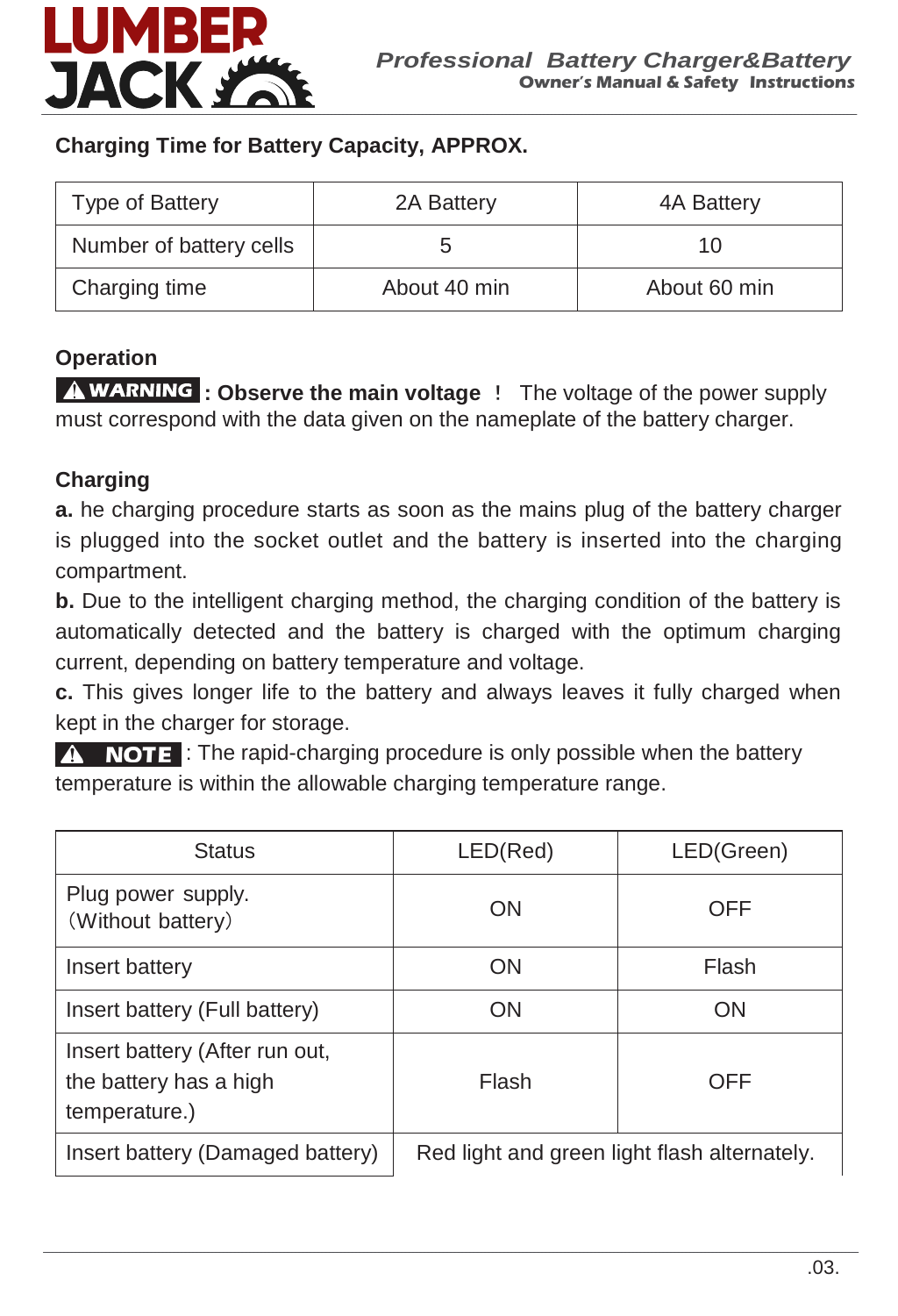



|       |  | 5 | 6             |
|-------|--|---|---------------|
| 0     |  |   | 66% -         |
|       |  |   | 100%          |
|       |  |   | 33% - 66%     |
| Fig.1 |  |   | $0\% - 359.2$ |

- 1.Indicator Lamps
- 2.Check Button
- 3.Lighted
- 4.Off
- 5.Blinking
- 6.Remaining Capacity

#### **Indicating the remaining battery capacity (Fig.1&2)**

Press the check button on the battery cartridge to indicate the remaining battery capacity. The indicator lamps light up for few seconds.

#### A NOTE B

Depending on the conditions of use and the ambient temperature, the indication may differ slightly from the actual capacity.

#### $\mathbf{A}$ **NOTE E**

**a.** The battery charger is for charging Lumberjack battery pack. Never use it for other purposes or for other manufacturer's batteries.

**b.** When you charge a battery pack which is new or has not been used for a long period of time, it may not accept a full charge until after discharging it completely and recharging a couple of times.

**c.** Battery condition is as below and charging may not start.

-Battery pack from just-operated tool or battery cartridge that has been left in a location exposed to direct sunlight for a long time.

-Battery pack that has been left for a long time in a location exposed to cold air. Charging will begin after the battery pack temperature reaches the degree at which charging is possible.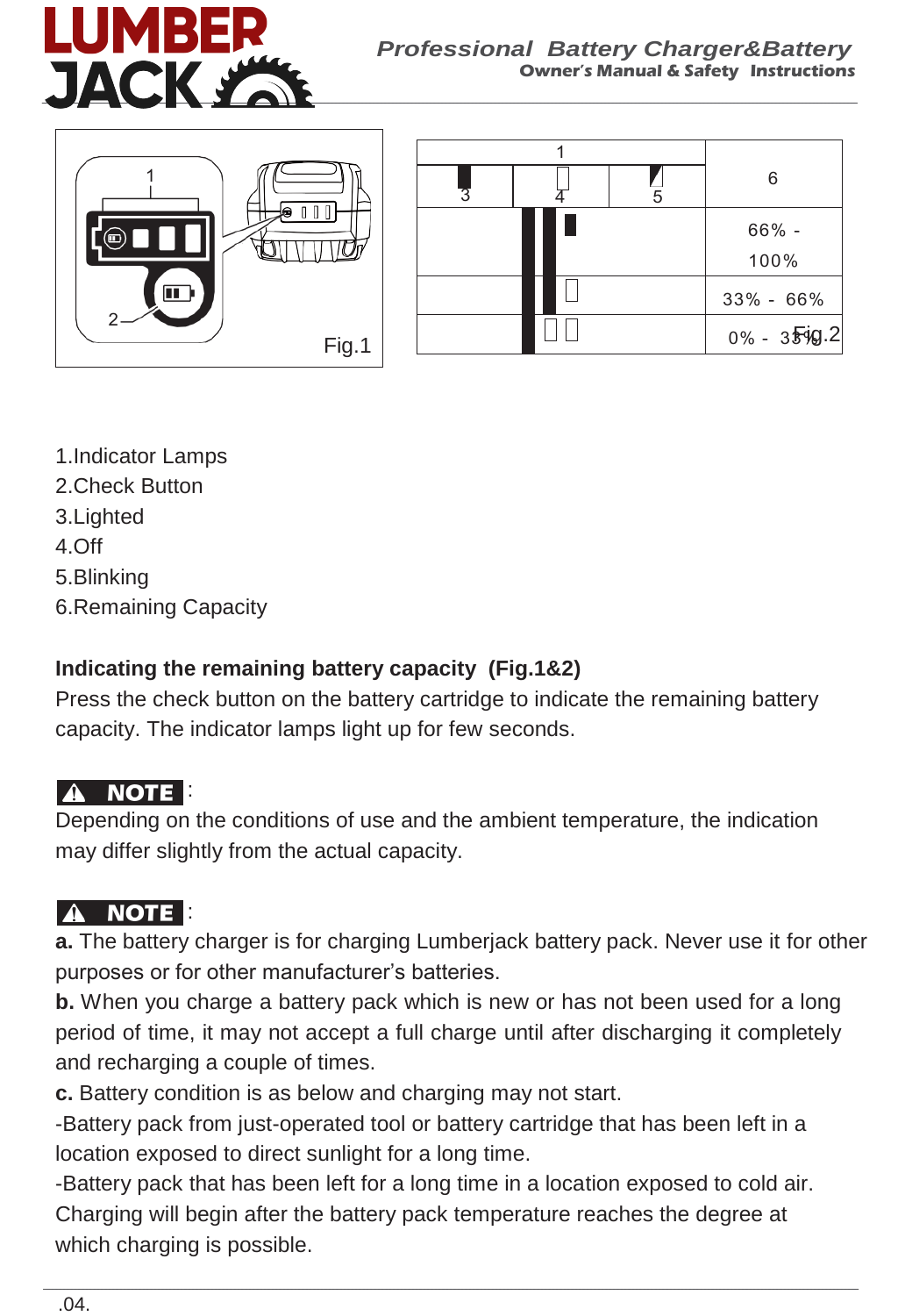

**d.** If the charging light flashes alternately in green and red color, charging is not possible. The terminals on the charger or battery cartridge are clogged with dust or the battery cartridge is worn out or damaged.

#### **Troubleshooting-Causes and Corrective Measures**

| Cause                                                      | Corrective Measure                                                                                                                        |
|------------------------------------------------------------|-------------------------------------------------------------------------------------------------------------------------------------------|
| Battery not (properly) inserted                            | Properly insert battery into<br>battery charger                                                                                           |
| Battery contacts contaminated                              | Clean the battery contacts (e.g.<br>by inserting and removing the<br>battery several times) or replace<br>the battery                     |
| Battery pack defective                                     | Replace the battery                                                                                                                       |
| Mains plug of battery charger<br>not plugged in (Properly) | Insert mains plug (fully) into the<br>socket outlet                                                                                       |
| Socket outlet, mains cable or<br>battery charger defective | Check the mains voltage; have the<br>battery charger checked by an<br>authorized after-sales service<br>agent for Lumberjack power tools. |

#### **Working Advice**

With continuous or several repetitive charging cycles without interruption, the charger can warm up. This is not meaningful and does not indicate a technical defect of the battery charger.

A significantly reduced working period after charging indicates that the battery is used and must be replaced.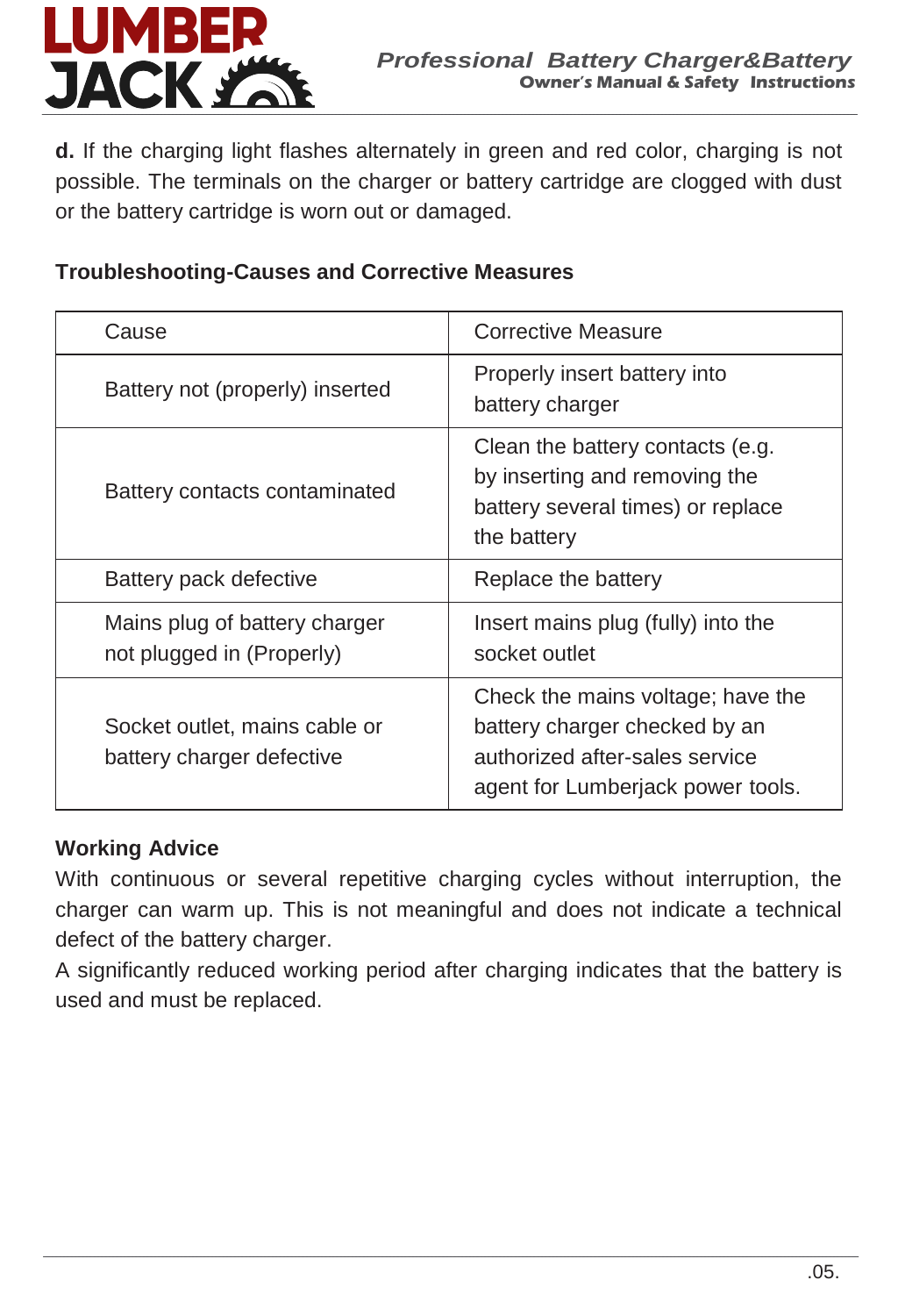

#### **CE DECLARATION OF CONFORMITY**

**TOOLSAVE** 

Unit C, Manders Ind. Est., Old Heath Road, Wolverhampton, **WV1 2RP.** Tel: 01902 450 470

#### **EC DECLARATION OF CONFORMITY**

Certificate for EC-type examination delivered by Interk Testing Services Hangzhou 16

No. 1 Ave., Xiasha Economic Development District, Hangzhou 310018, China

(Verification No.: 150500566HZH-V1)

D.

Person who declares: Bill Evans



**The Director** 





r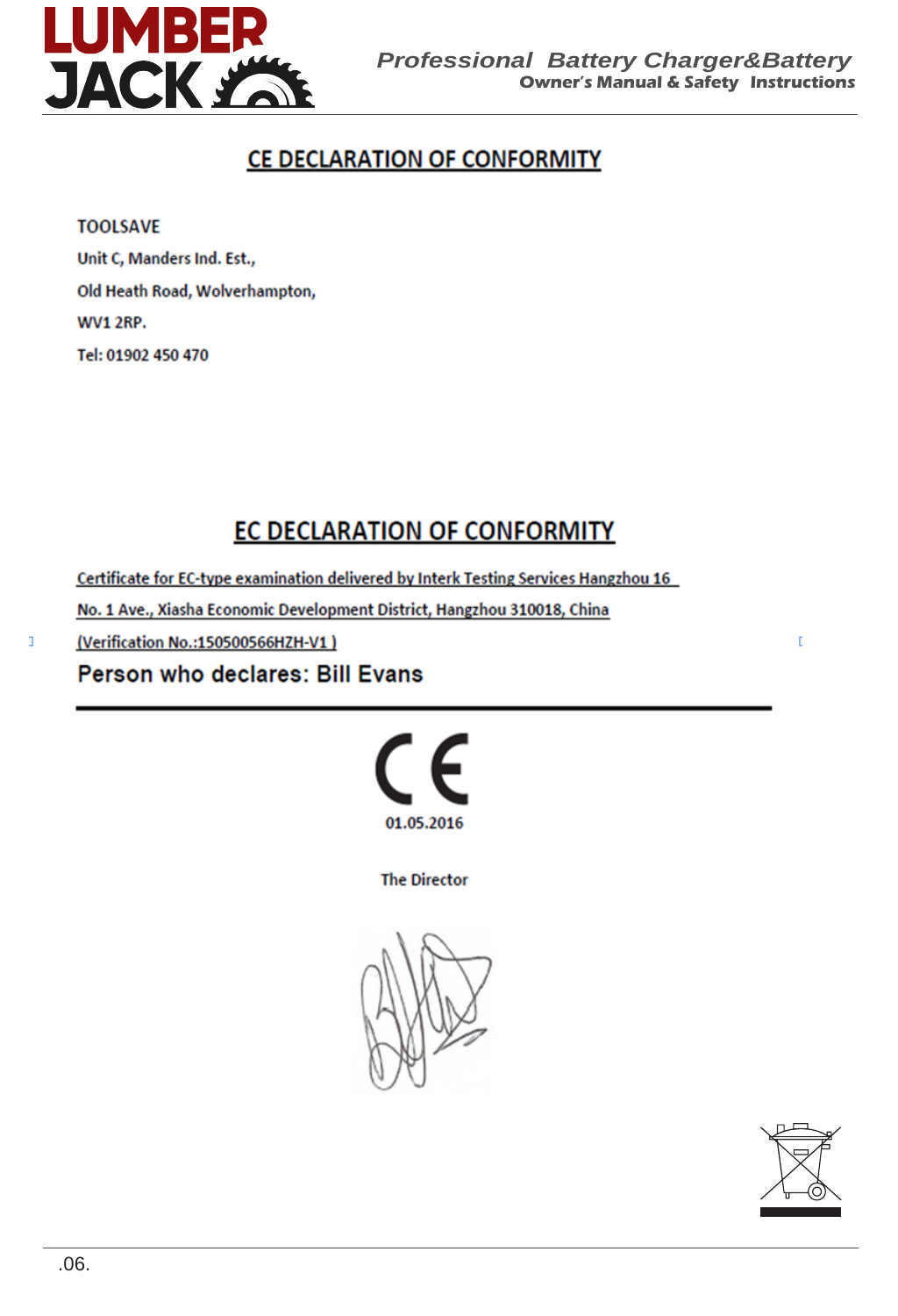

| I                        |  |
|--------------------------|--|
| $\overline{\phantom{a}}$ |  |
|                          |  |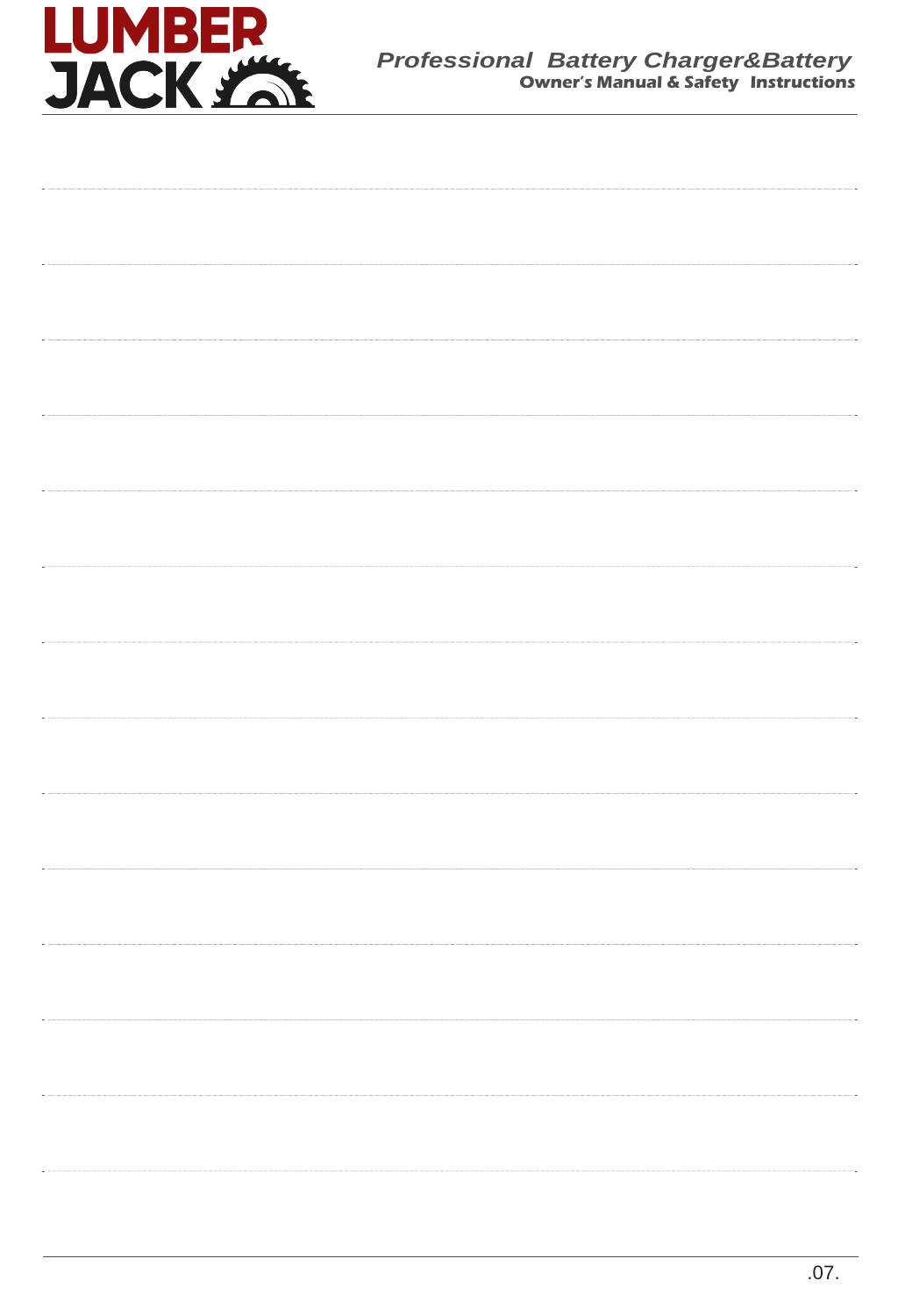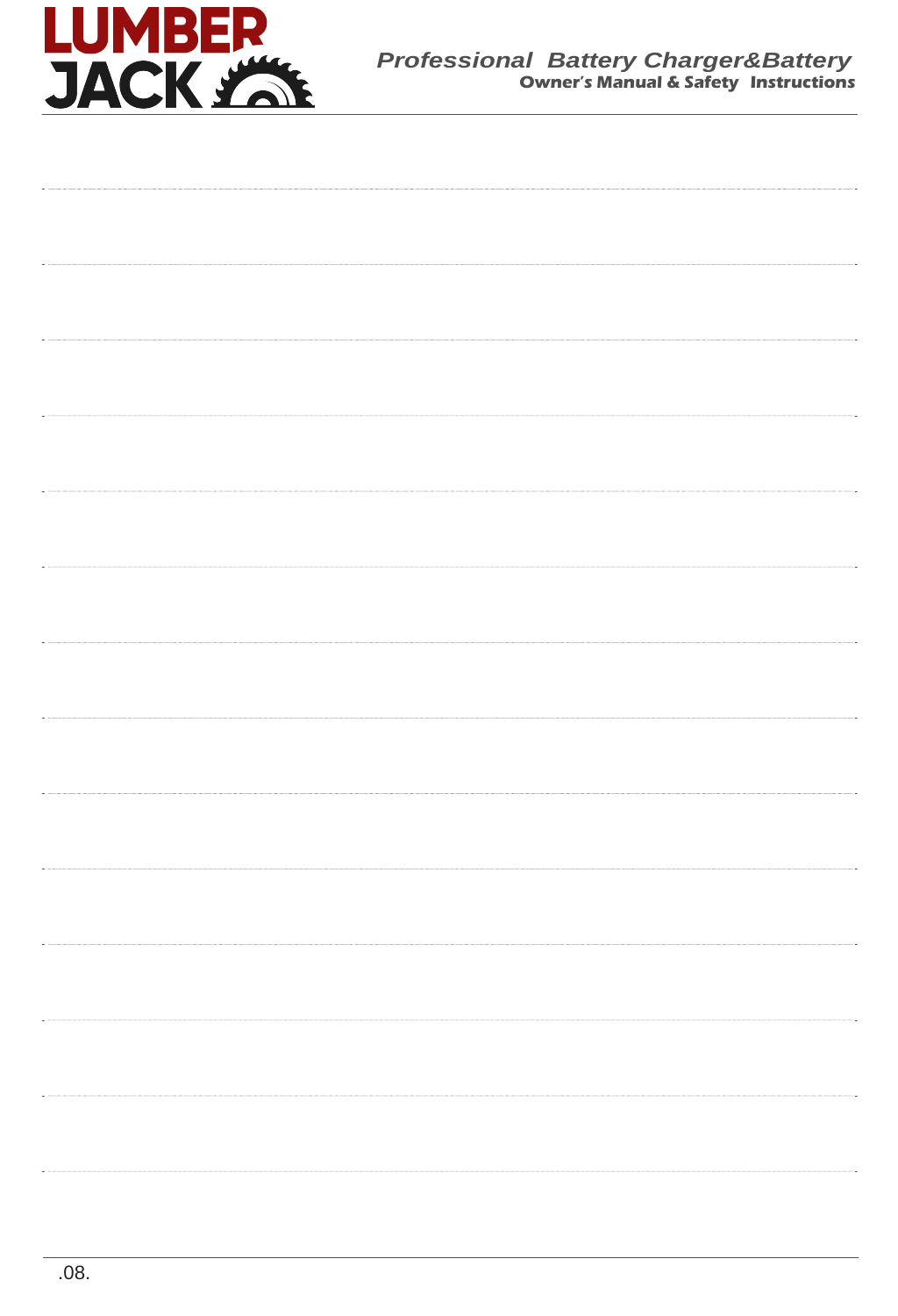